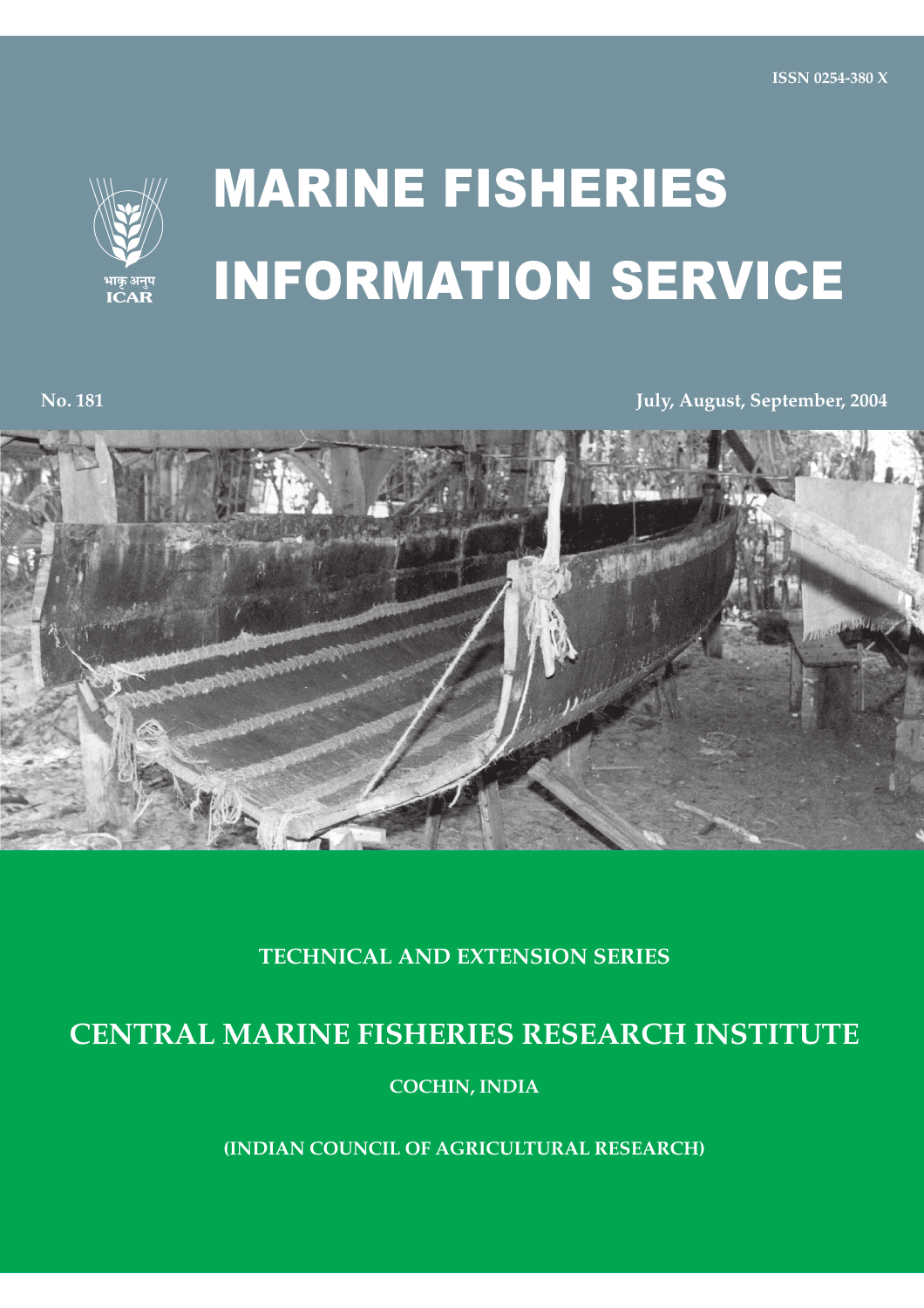## On the stranding of sea cow Dugong dugon at Mandapam along the 1086 **Gulf of Mannar coast.**

In the seas around India, sea cows are distributed in the Gulf of Mannar, Palk Bay, Gulf of Kutch and Andaman islands. On 18.9.2003, a dead male sea cow Dugong dugon (Muller) measuring 194 cm in total length and about 125 kg in weight was stranded along the Gulf of Mannar coast at Mandapam, Tamil Nadu. The animal had external wounds in the posterior side of body and a part of alimentary canal was found protruded outside the body near the genital region. It appeared that the injury might have caused by a propeller of inboard engine vallams operating in the near shore waters. The morphometric measurements of specimen are given in Table 1.

11